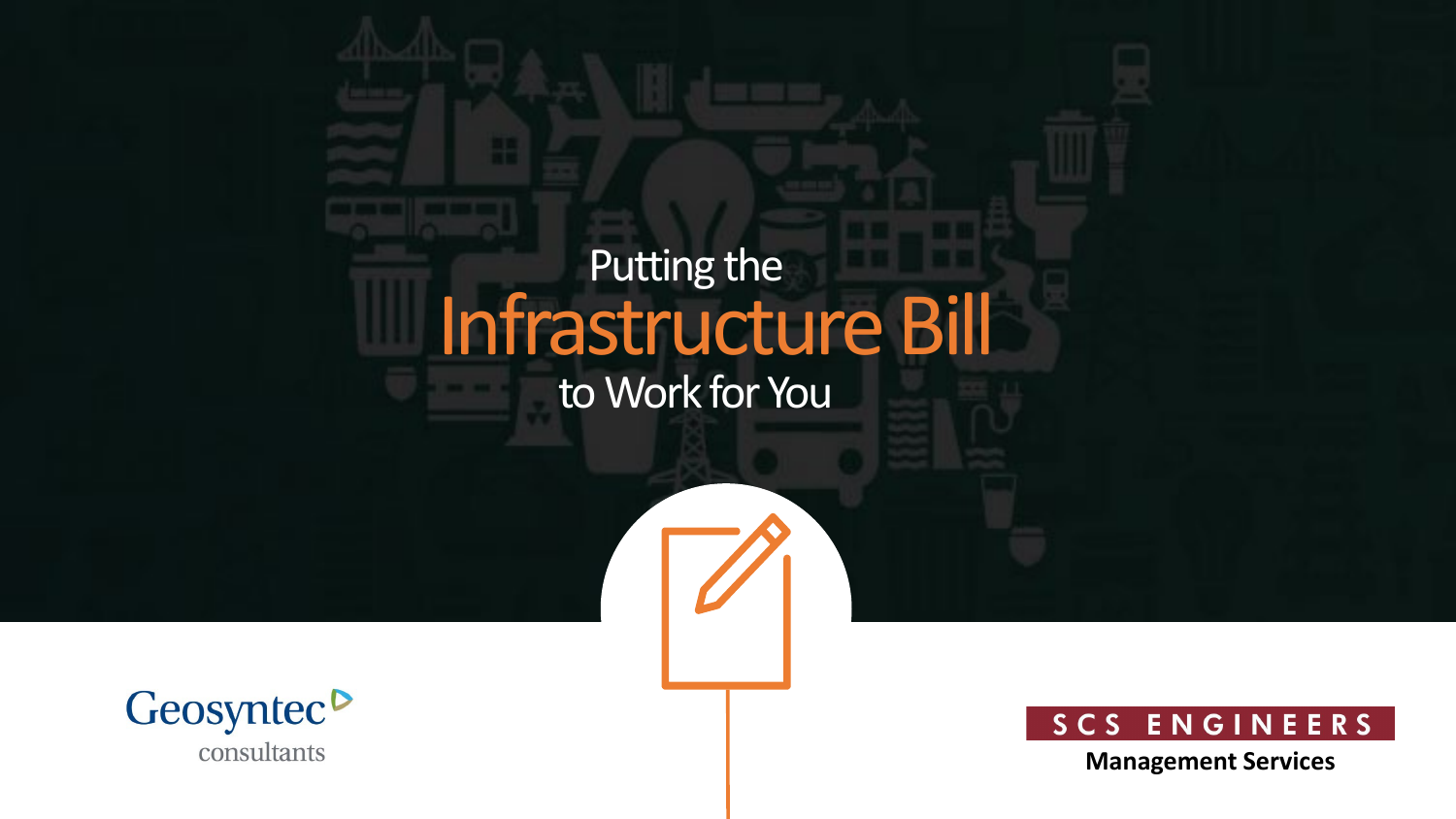#### **Considerations**

-Shovel-Ready Projects

-Focus of Funding

-Budget Cycle

-Administrative and Programmatic Readiness



 $\Omega$ 

### Funding Types

-Formula Funding =76.4% of total bill -Competitive Grants = 23.6% of total bill

### **Opportunities**

-Think Long-Term

-Cross-Departmental Projects

-Comprehensive Budget Strategy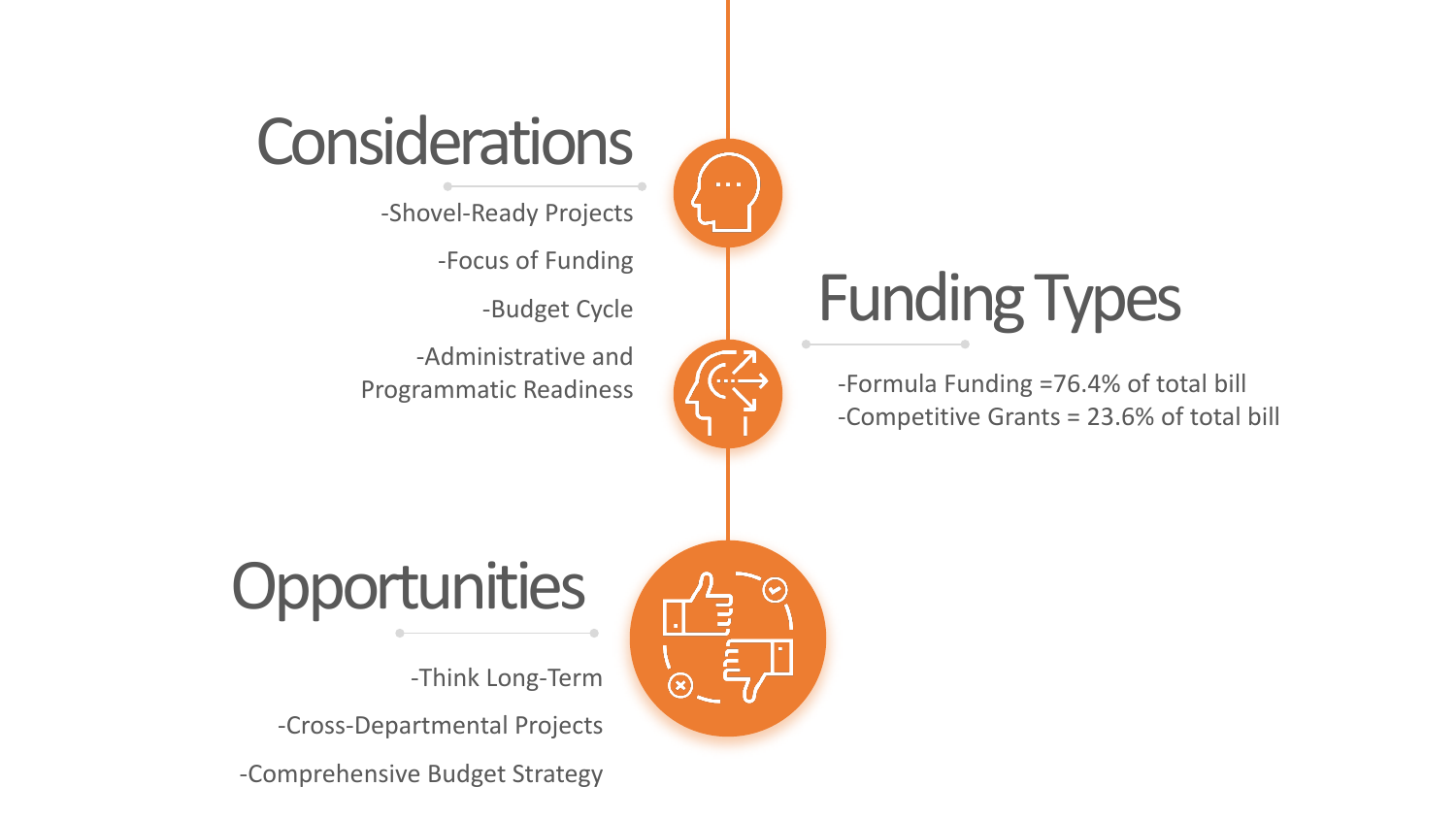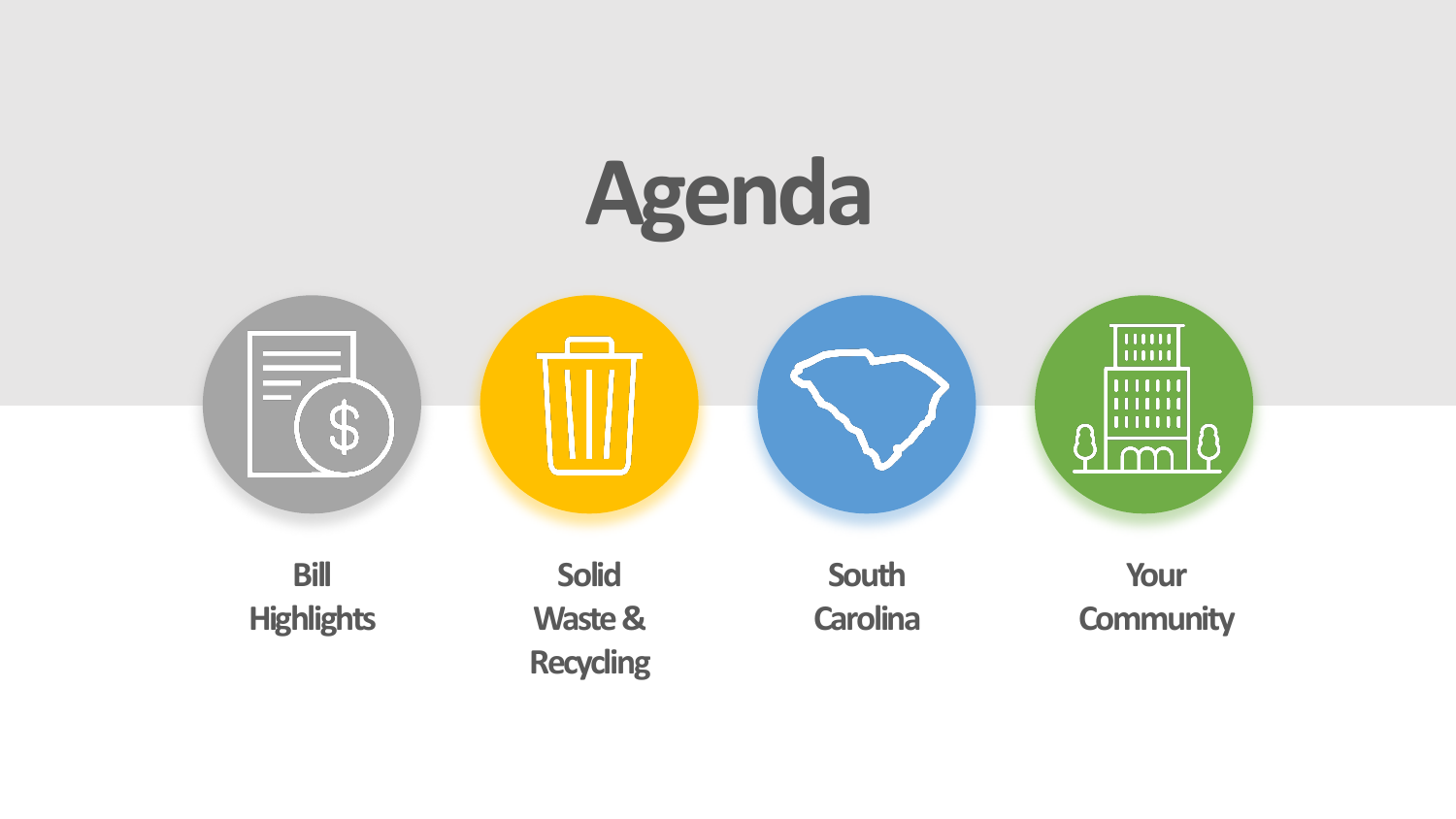

### **IIJA Bill Highlights**

- Infrastructure Investment and Jobs Act (IIJA) became law on November 15, 2021.
- Includes \$1.2 trillion in spending, with \$550 billion being newly authorized spending.
- Not considered a stimulus bill. Historic levels of funding.
- Funding is spread over the next five years, with longterm investments in existing and new programs.

Existing Programs -76.7% of total funding New Programs- 23.3% of total funding



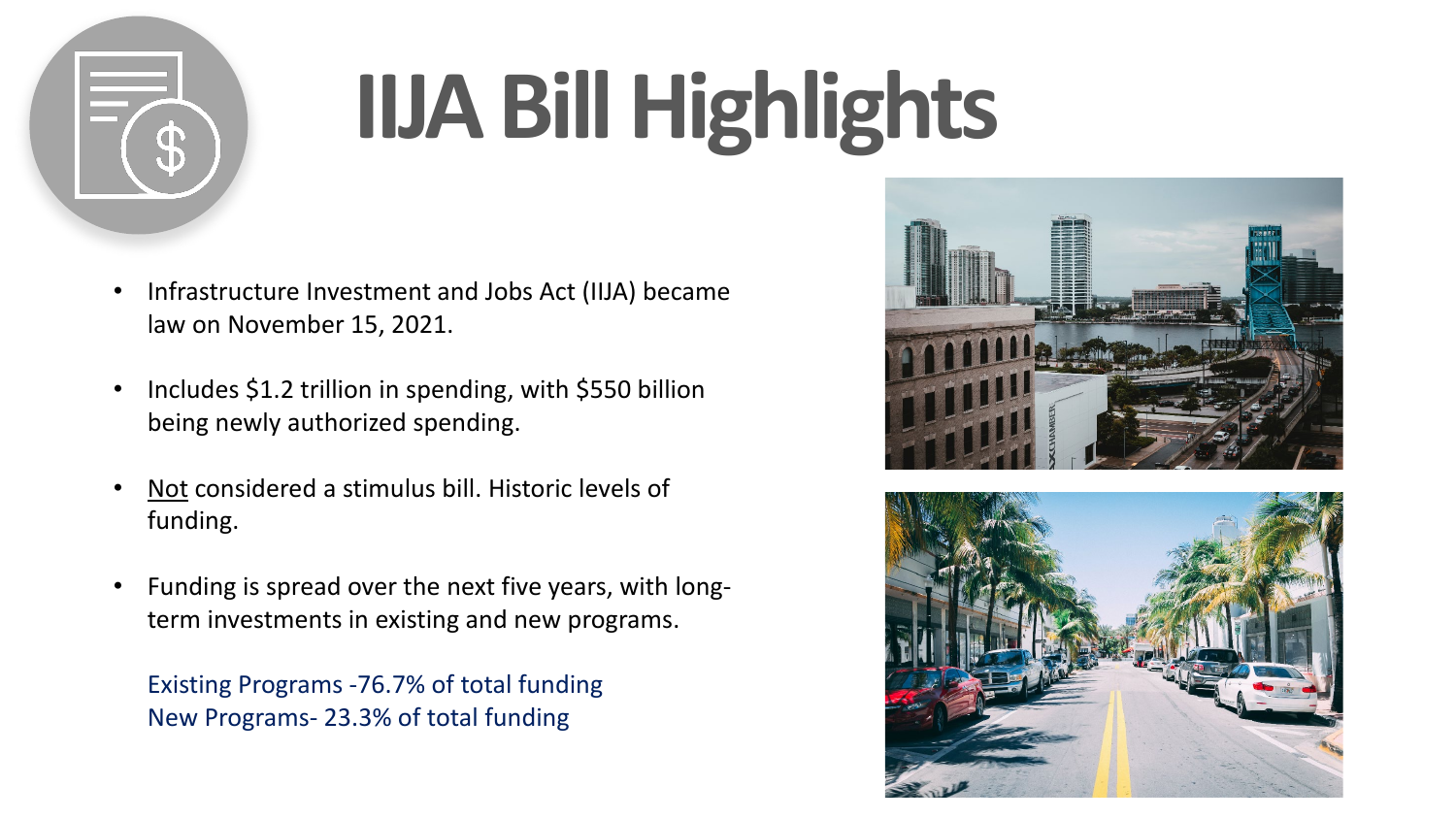

### **IIJA Bill Highlights**

- Includes wide range of funding for **transportation, power grid, broadband, water, resiliency and pollution --**but is still largely a transportation bill.
- Key Department Allocations

**Department of Transportation**-65.7%, \$567.1B **Environmental Protection Agency**- 7.8%, \$67.0B **Department of Energy-** 9.4%, \$80.8B

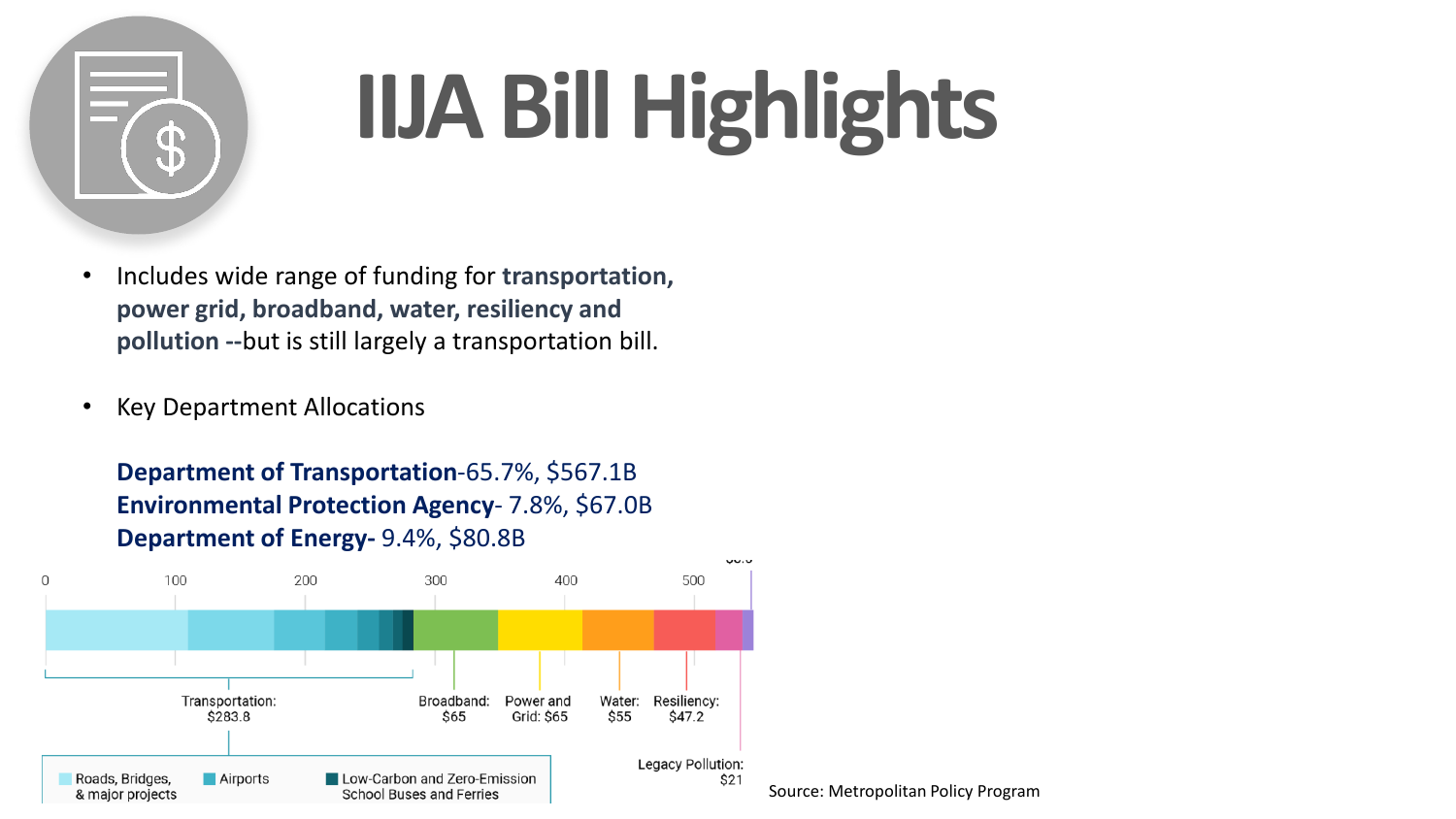

## **Solid Waste & Recycling**

| <b>Funding Opportunity</b>                                               | <b>Total Funding</b> | <b>Agency &amp; Estimated Funding</b><br><b>Date</b>                               |
|--------------------------------------------------------------------------|----------------------|------------------------------------------------------------------------------------|
| <b>Battery and Critical Mineral</b><br>Recycling                         | \$125 million        | Department of Energy<br>4 <sup>th</sup> Quarter 2022 (estimated)                   |
| <b>Battery Manufacturing and</b><br><b>Recycling Grants</b>              | \$3 billion          | Department of Energy<br>3rd Quarter 2022 (estimated)                               |
| Reduce, Reuse, Recycling<br><b>Education and Outreach Grants</b>         | \$75 million         | <b>Environmental Protection Agency</b><br>4 <sup>th</sup> Quarter 2022 (estimated) |
| Solid Waste Infrastructure for<br><b>Recycling Infrastructure Grants</b> | \$275 million        | <b>Environmental Protection Agency</b><br>4 <sup>th</sup> Quarter 2022 (estimated) |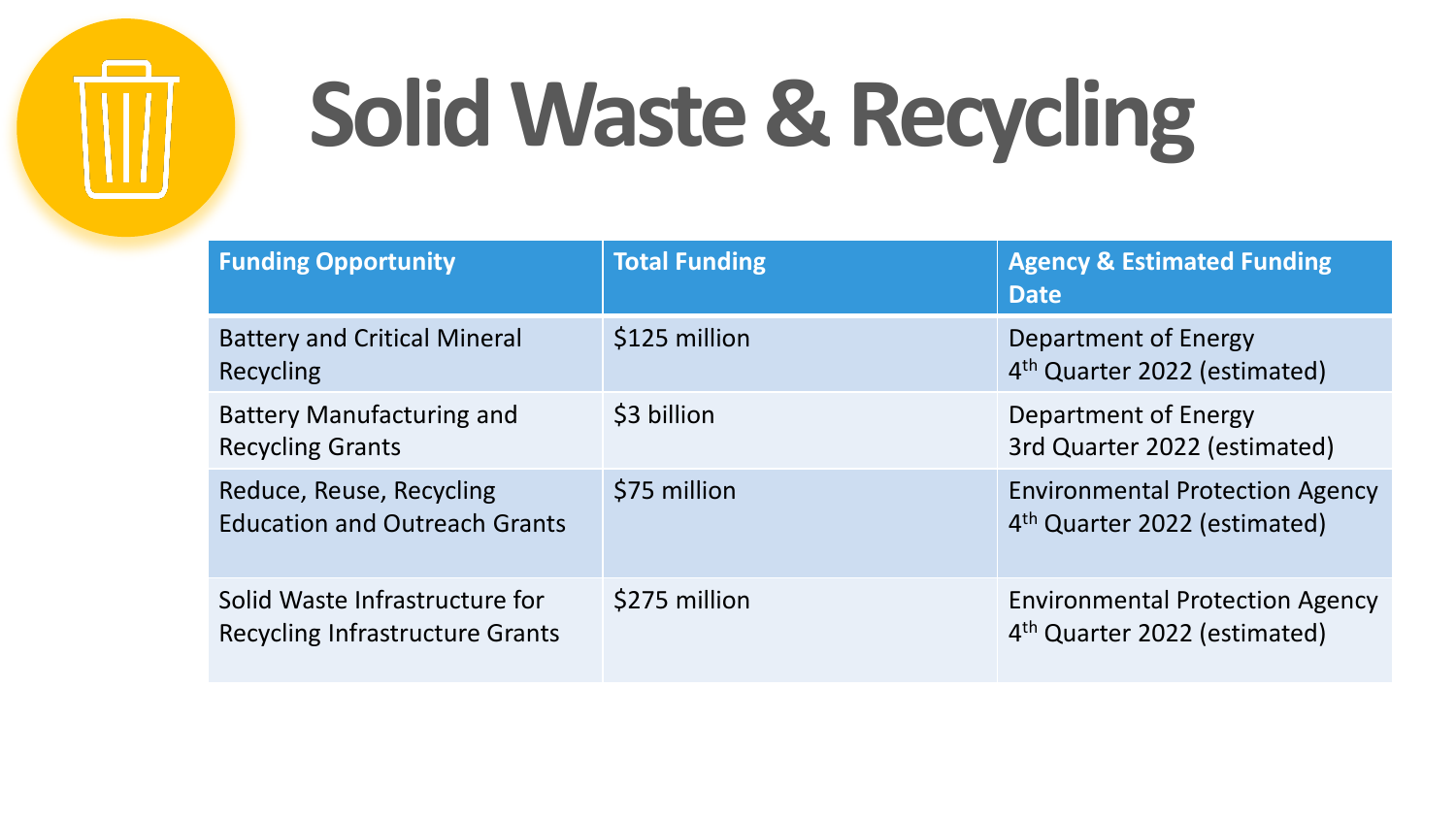

## **Solid Waste & Recycling**

#### **Reduce, Reuse, Recycling Education and Outreach Grants \$75 million**

Grants focused on improving material recycling, recovery, management, and reduction. To improve the effectiveness of residential and community recycling programs through public education and outreach. Funded projects should inform the public about residential or community recycling programs, provide information about the recycled materials that are accepted, increase collection rates and decrease contamination.





#### **Solid Waste Infrastructure for Recycling Infrastructure Grants \$275 million**

Provides grants to implement a strategy to improve postconsumer materials management and infrastructure; support improvements to local post-consumer materials management and recycling programs; and assist local waste management authorities in making improvements to local waste management systems.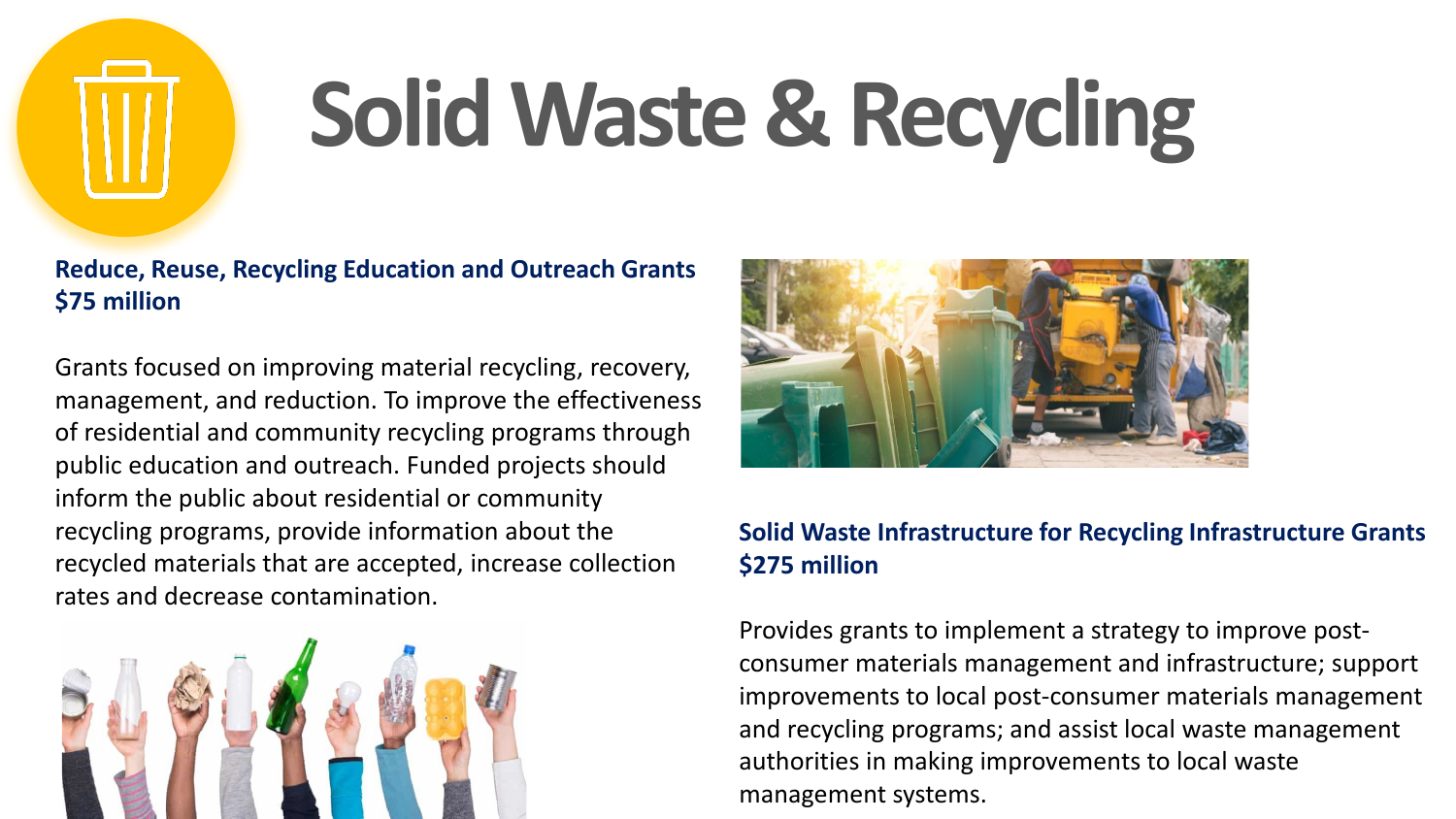

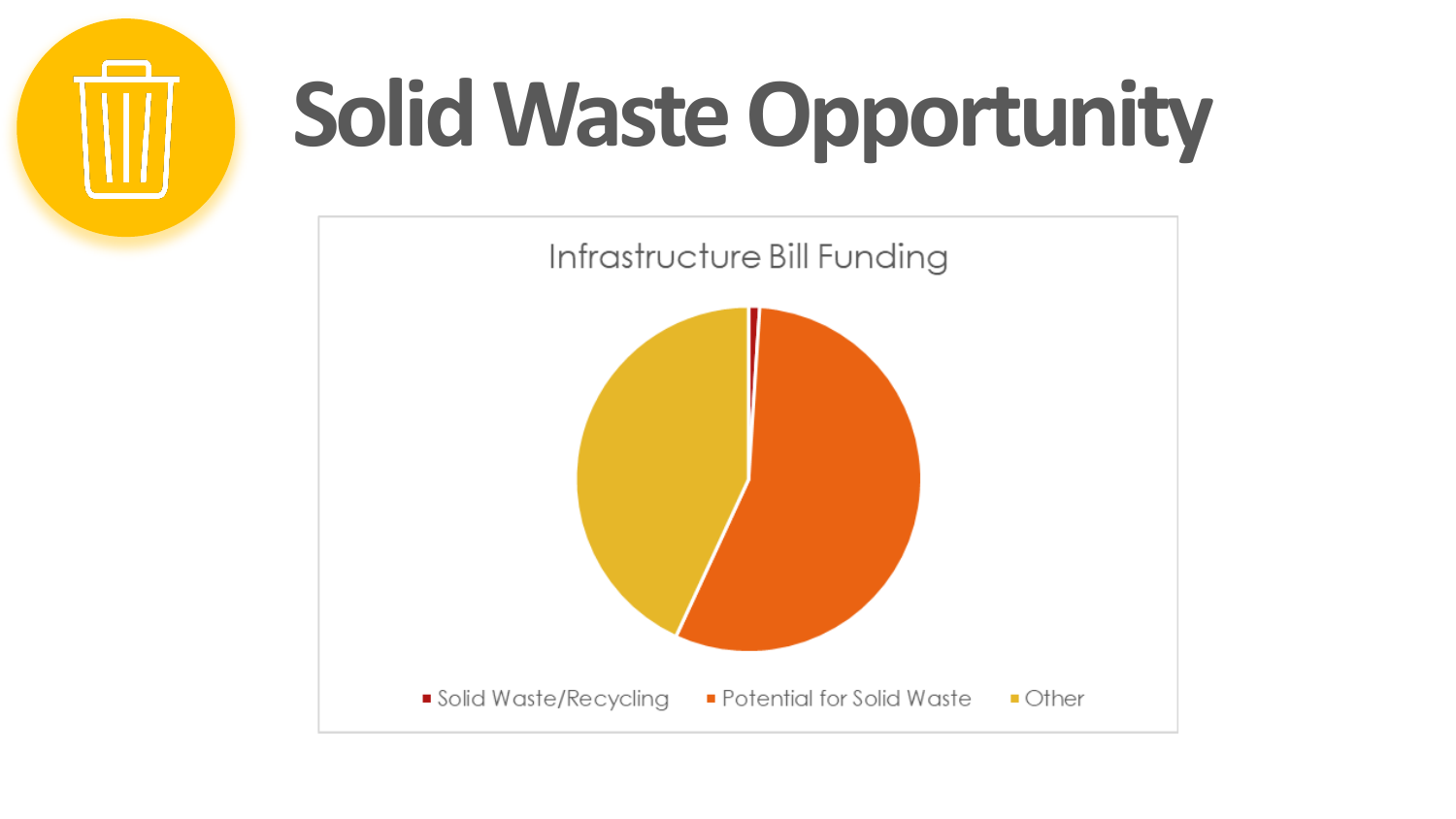

#### **INSTEAD OF THINKING OUTSIDE THE BOX, GET RID OF THE BOX**

**Categories and Funding Levels that Could Support Solid Waste Projects**

- Clean Energy and Power- \$5.7 billion
- Electric Vehicles, Buses and Ferries \$7.7 billion
- Environmental Remediation \$16.9 billion
- Resilience \$27.1 billion
- Roads, Bridges & Major Transportation \$316.5 billion
- Safety \$35.8 billion
- Water- \$63.8 billion

**DEEPAK CHOPRA**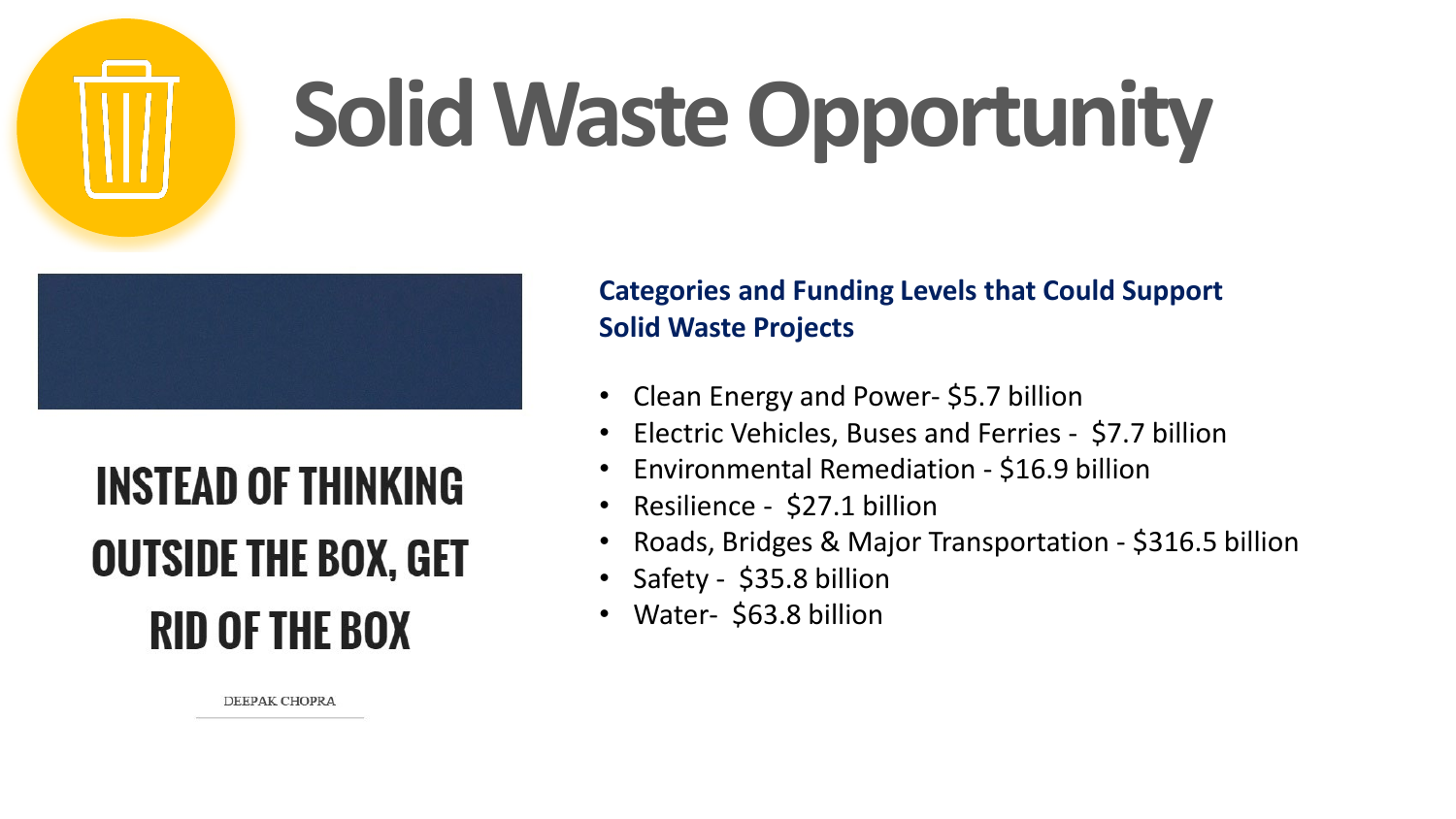#### **Energy Efficiency Conservation Block Grant- \$550 million, First release Fall 2022**

Development and implementation of an energy efficiency and conservation strategy, conducting residential and commercial building energy audits, development and implementation of energy efficiency and conservation programs for buildings and facilities within the jurisdiction of the eligible entity, application and implementation of energy distribution technologies that significantly increase energy efficiency, **activities to increase participation and efficiency rates for material conservation programs, including source reduction, recycling, and recycled content procurement programs that lead to increases in energy efficiency, the purchase and implementation of technologies to reduce, capture, and, to the maximum extent practicable, use methane and other greenhouse gases generated by landfills or similar sources**, **development, implementation, and installation on or in any government building of the eligible entity of onsite renewable energy technology that generates electricity from renewable resources, including—(A) solar energy;(B) wind energy;(C) fuel cells; and(D) biomass**, programs for financing energy efficiency, renewable energy, and zero-emission transportation (and associated infrastructure) capital investments, projects, and programs, and programs that allow rebates, grants, or other incentives for the purchase and installation of energy efficiency, renewable energy, and zeroemission transportation (and associated infrastructure) measures.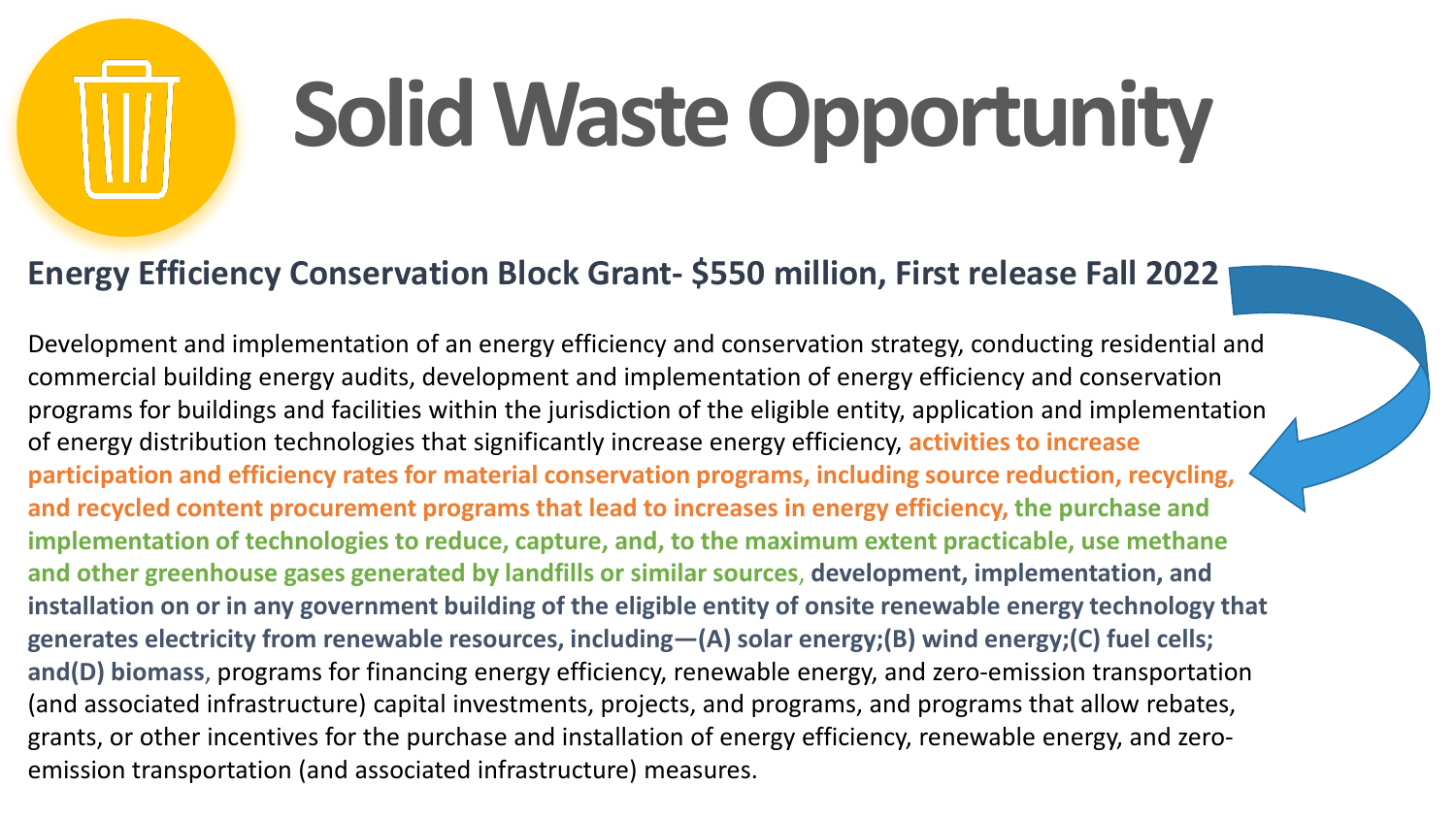



*500-acre former landfill site. Countyline Corporate Park in SE Florida. Image courtesy of Florida East Coast Industries.*

#### **Brownfields Projects- \$1.2 billion, Summer/Fall 2022**

Eligible activities include, but are not limited to, conducting community engagement and planning at one or more brownfield sites, site assessments, site cleanup planning and direct site cleanup.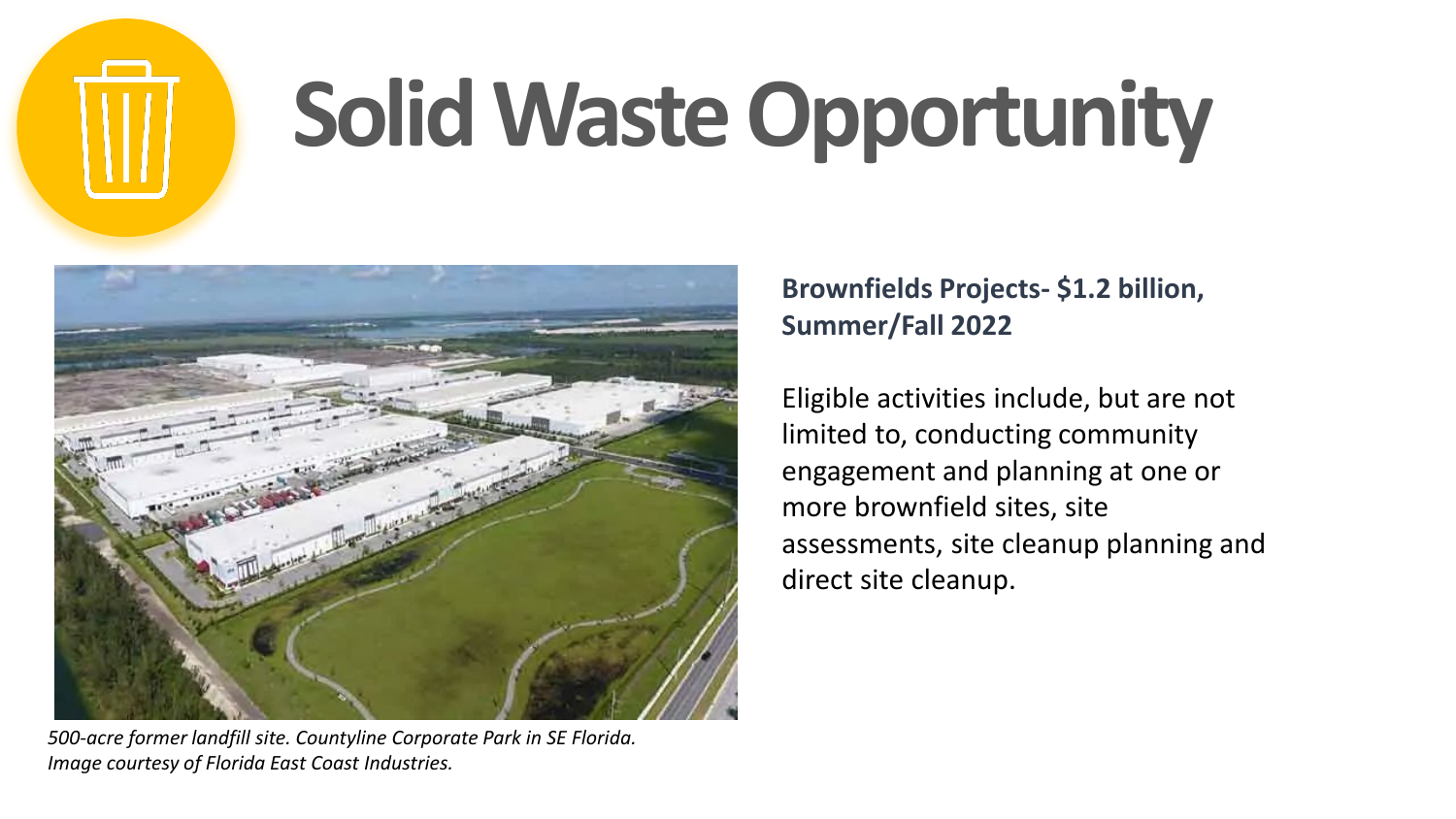

### **State Funds**

**IIJA Funding for South Carolina**

- **\$510 million** over five years to improve water infrastructure across the state
- **\$15 million** over five years to protect against wildfires
- **\$18.3 million** to protect against cyberattacks
- **\$4.6 billion** for federal-aid highway apportioned programs
- **\$274 million** for bridge replacement and repairs
- **\$366 million** to improve public transportation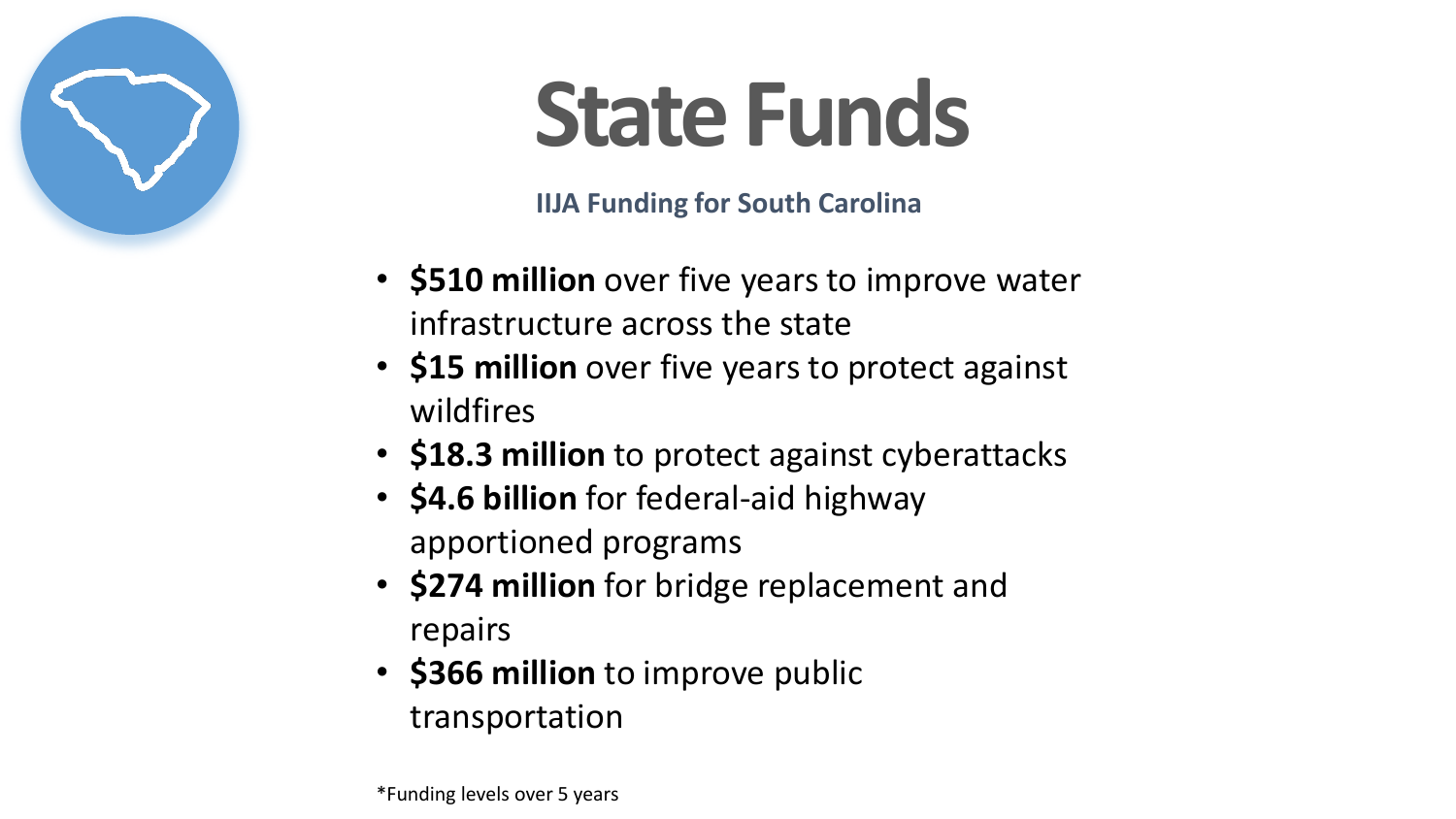

## **Your Community**

- Identify community and project needs now!
- Decision-makers will need to weigh time spent lobbying for formula funds at the state level and time spent on competitive grants directly to local government.
- Work collaboratively across departments to determine funding opportunities that benefit more than one function.
- Use the IIJA Guidebook to filter for funding opportunities relevant to you…but remember…think without a box.
- What are your long-term goals for sustainability and resiliency, cost savings and efficiency—how can this funding serve those needs?
- Stack funding to accomplish bigger projects.
- Will IIJA funding in one area free up dollars for another type of project in your community?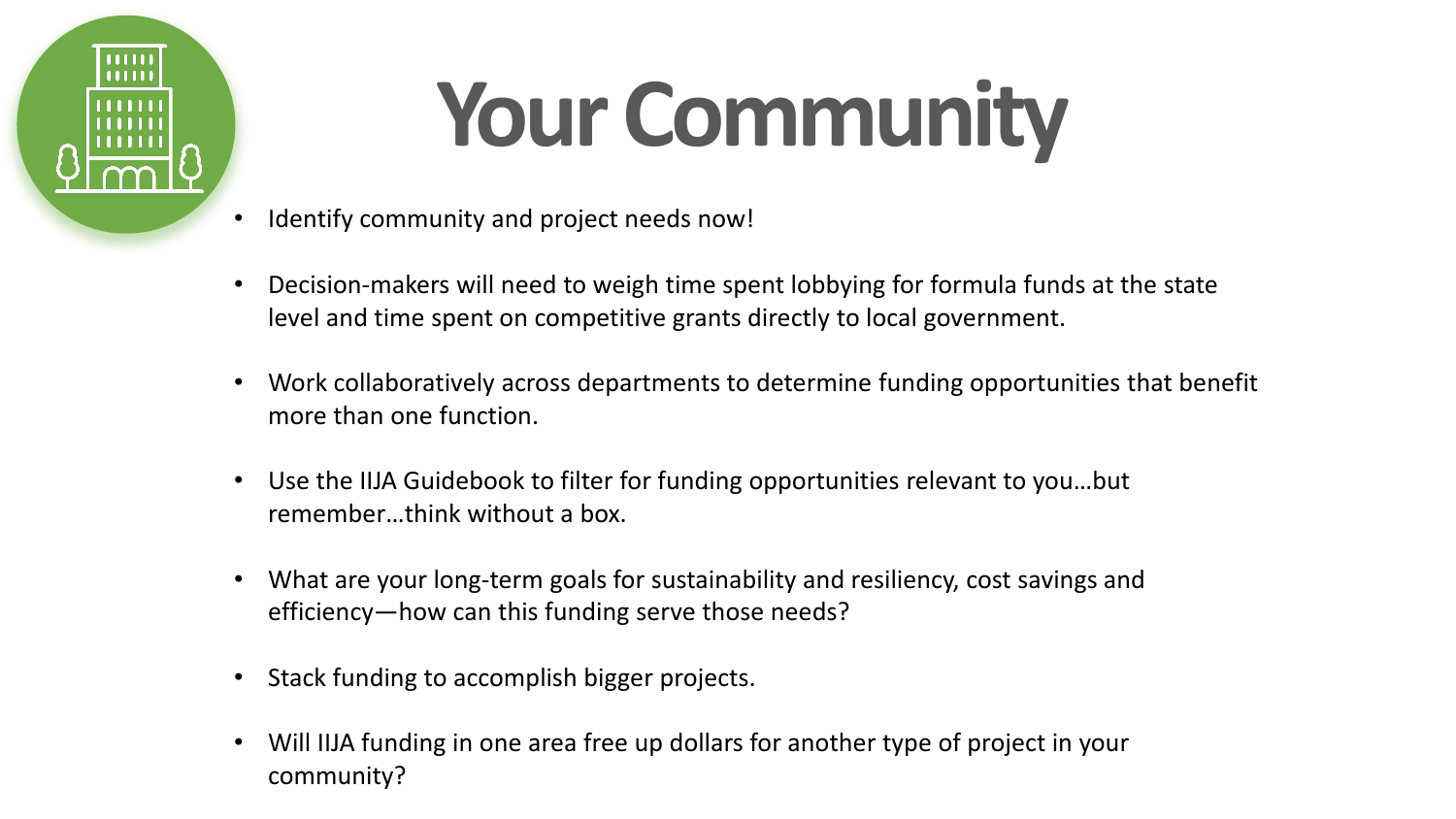#### Infrastructure Investment and Jobs Act **Resources**